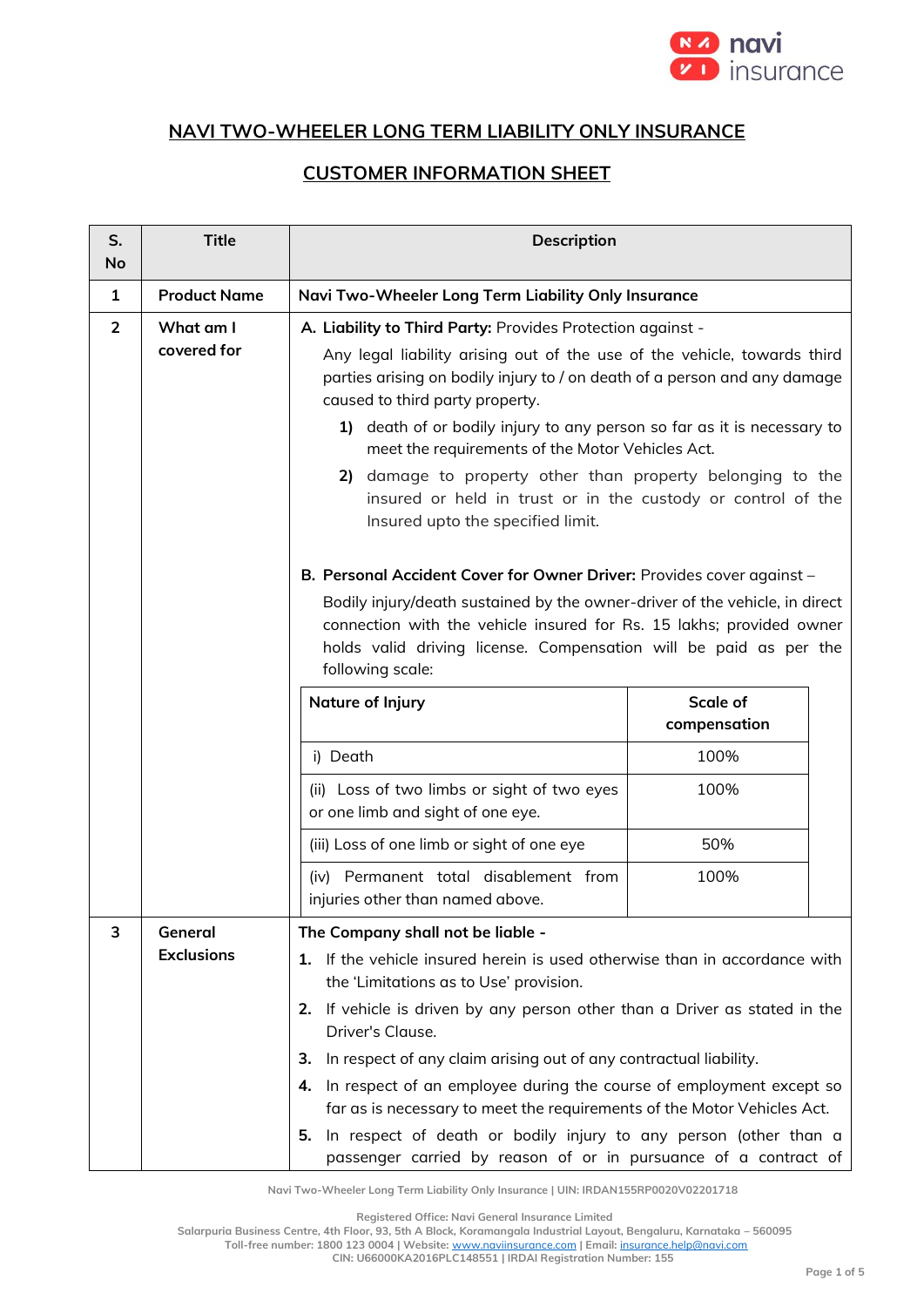

|   |                              | employment) except so far as is necessary to meet the requirements of<br>the Motor Vehicles Act.                                                                                                                                                                                                                                                                                                                                                                                                                                                          |
|---|------------------------------|-----------------------------------------------------------------------------------------------------------------------------------------------------------------------------------------------------------------------------------------------------------------------------------------------------------------------------------------------------------------------------------------------------------------------------------------------------------------------------------------------------------------------------------------------------------|
|   |                              | 6. War, Invasion, the Act of foreign enemies, hostilities or warlike<br>operations (whether before or after declaration of war), Civil War,<br>Mutiny, Rebellion Military or usurped power, nuclear weapons material.                                                                                                                                                                                                                                                                                                                                     |
|   |                              | (Note: The above is a partial listing of the policy exclusions. Please refer<br>to the policy document for the full listing)                                                                                                                                                                                                                                                                                                                                                                                                                              |
| 4 | Renewal<br><b>Conditions</b> | The Policy can be renewed on or before the end of the Policy Period subject to<br>realization of renewal premium. However, we shall not be bound to give notice<br>that such renewal is due. Also, we may exercise option of not renewing the<br>policy on grounds of fraud, misrepresentation, non-cooperation, moral hazard<br>or suppression of any material fact either at the time of taking the Policy or<br>any time during the currency of the policy. Policy coverage, premium, and<br>terms and conditions of the policy may change on renewal. |
| 5 | <b>Cancellation</b>          | It is not permissible to cancel the policy except in case of total loss. In case<br>of cancellation of policy under total loss, premium for full unexpired year will<br>be refunded.                                                                                                                                                                                                                                                                                                                                                                      |
| 6 | <b>Claims</b>                | <b>Claim Registration</b>                                                                                                                                                                                                                                                                                                                                                                                                                                                                                                                                 |
|   |                              | Notify or submit a claim by following way;                                                                                                                                                                                                                                                                                                                                                                                                                                                                                                                |
|   |                              | By calling Toll Free 18001230004 OR<br>$\bullet$                                                                                                                                                                                                                                                                                                                                                                                                                                                                                                          |
|   |                              | By sending an E Mail to insurance.help@navi.com OR<br>$\bullet$                                                                                                                                                                                                                                                                                                                                                                                                                                                                                           |
|   |                              | For Senior Citizens, we have a special cell and Our Senior Citizen<br>$\bullet$<br>customers can email us at seniorcare@navi.com for priority resolution                                                                                                                                                                                                                                                                                                                                                                                                  |
|   |                              | Through Customer Portal on website www.naviinsurance.com OR<br>$\bullet$                                                                                                                                                                                                                                                                                                                                                                                                                                                                                  |
|   |                              | Using Mobile App OR                                                                                                                                                                                                                                                                                                                                                                                                                                                                                                                                       |
|   |                              | Directly walk into branch                                                                                                                                                                                                                                                                                                                                                                                                                                                                                                                                 |
|   |                              | For Liability cases: Claim payment will be settled as awarded by court or as<br>agreed between the Company and Third Party.                                                                                                                                                                                                                                                                                                                                                                                                                               |
|   |                              | Personal Accident: Claims will be settled post receipt of necessary<br>documents as per table of benefits.                                                                                                                                                                                                                                                                                                                                                                                                                                                |
|   |                              | We will require following documents to process your claim. You may<br>provide the same to enable us to promptly settle your claim.                                                                                                                                                                                                                                                                                                                                                                                                                        |
|   |                              |                                                                                                                                                                                                                                                                                                                                                                                                                                                                                                                                                           |
|   |                              | <b>Documentation for Liability claims</b>                                                                                                                                                                                                                                                                                                                                                                                                                                                                                                                 |
|   |                              | Policy Copy<br>$\bullet$<br>Copy of Registration Book                                                                                                                                                                                                                                                                                                                                                                                                                                                                                                     |
|   |                              | Copy of Motor Driving License of the person driving the vehicle at the                                                                                                                                                                                                                                                                                                                                                                                                                                                                                    |
|   |                              | time of accident                                                                                                                                                                                                                                                                                                                                                                                                                                                                                                                                          |
|   |                              | Police Panchanama /FIR                                                                                                                                                                                                                                                                                                                                                                                                                                                                                                                                    |

**Registered Office: Navi General Insurance Limited**

**Salarpuria Business Centre, 4th Floor, 93, 5th A Block, Koramangala Industrial Layout, Bengaluru, Karnataka – 560095**

**Toll-free number: 1800 123 0004 | Website:** [www.naviinsurance.com](http://www.naviinsurance.com/) **| Email:** [insurance.help@navi.com](mailto:insurance.help@navi.com)

**CIN: U66000KA2016PLC148551 | IRDAI Registration Number: 155**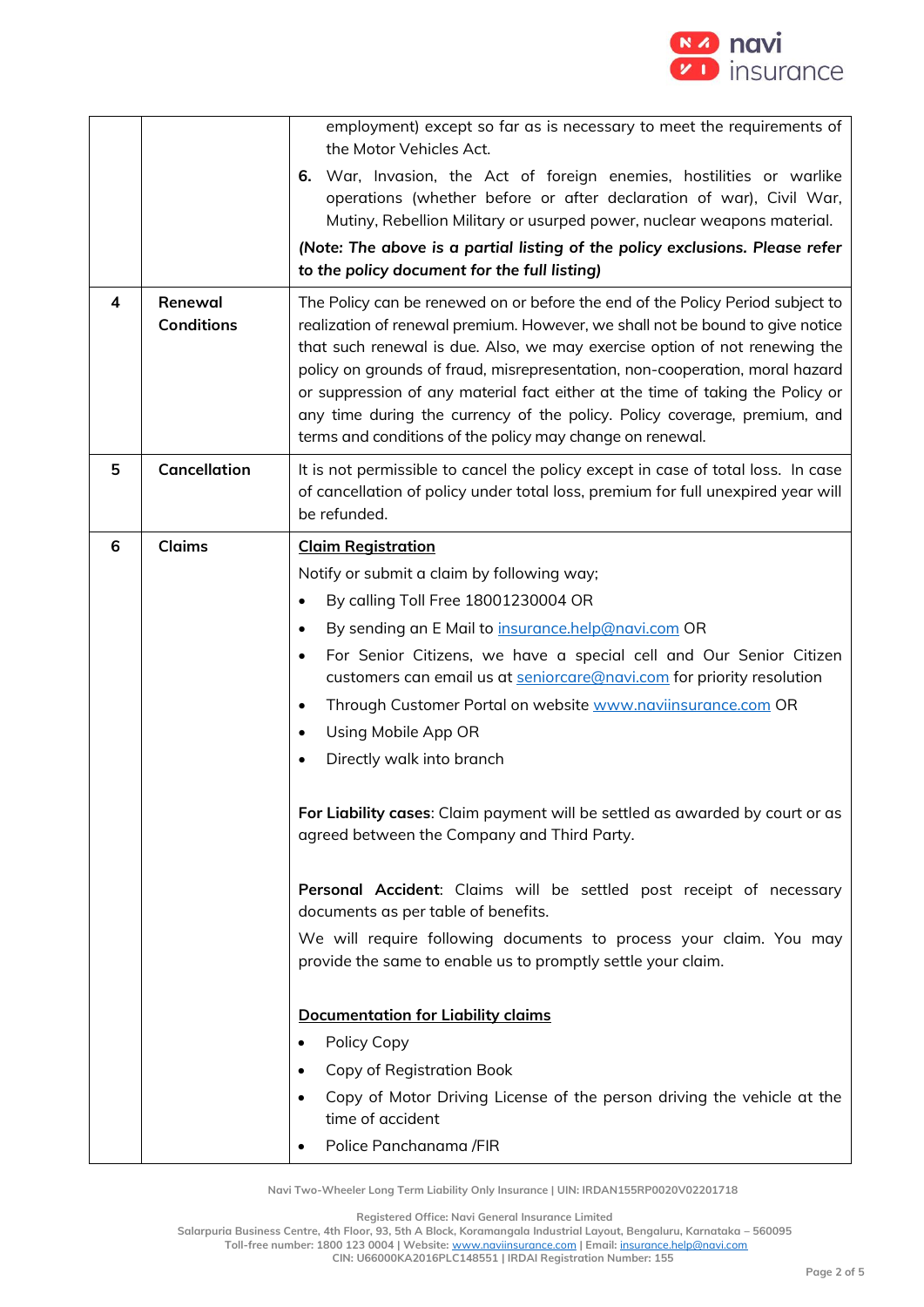

|   |                                   | <b>Documents for Personal Accident Claims</b>                                                                                                                                            |  |
|---|-----------------------------------|------------------------------------------------------------------------------------------------------------------------------------------------------------------------------------------|--|
|   |                                   | Policy copy<br>٠                                                                                                                                                                         |  |
|   |                                   | Certificate of from government hospital doctor confirming the nature<br>٠<br>and degree of disability                                                                                    |  |
|   |                                   | Discharge summary of the treating hospital clearly indicating the<br>$\bullet$<br>Hospital Registration No.                                                                              |  |
|   |                                   | Diagnostic reports<br>$\bullet$                                                                                                                                                          |  |
|   |                                   | FIR / Panchanama- (if Notified to Police) Attested or Original<br>٠                                                                                                                      |  |
|   |                                   | Final Police Report- (if applicable)<br>٠                                                                                                                                                |  |
|   |                                   | Death Certificate*<br>٠                                                                                                                                                                  |  |
|   |                                   | Post Mortem report*<br>$\bullet$                                                                                                                                                         |  |
|   |                                   | Legal Heir certificate /nominee certificate*<br>٠                                                                                                                                        |  |
|   |                                   | (Marked with * are required only in death claims)                                                                                                                                        |  |
|   |                                   | The list of documents furnished herein above is illustrative but not<br>exhaustive. We may request you to provide more documents depending<br>upon the nature of loss and circumstances. |  |
| 7 | <b>Policy Servicing</b>           | a. Call Us: Toll Free 1800 123 0004                                                                                                                                                      |  |
|   |                                   | b. Email: insurance.help@navi.com                                                                                                                                                        |  |
|   |                                   | Email for Senior Citizens- seniorcare@navi.com                                                                                                                                           |  |
|   |                                   | c. Visit our website: https://www.naviinsurance.com/service/                                                                                                                             |  |
|   |                                   | d. Walk in for assistance                                                                                                                                                                |  |
|   |                                   | e. Dispatch your letters to us at -                                                                                                                                                      |  |
|   |                                   | Corporate Office: Navi General Insurance Limited                                                                                                                                         |  |
|   |                                   | Salarpuria Business Centre, 4th B Cross Road, 5th Block, Koramangala<br>Industrial Layout, Bengaluru, Karnataka - 560095                                                                 |  |
|   |                                   | f. Escalation $-$                                                                                                                                                                        |  |
|   |                                   | First Escalation - Contact Customer Experience Team at -                                                                                                                                 |  |
|   |                                   | Manager.CustomerExperience@navi.com                                                                                                                                                      |  |
|   |                                   | Second Escalation - Email to Head Customer Experience and                                                                                                                                |  |
|   |                                   | Grievance Redressal Officer at -                                                                                                                                                         |  |
|   |                                   | Head.CustomerExperience@navi.com                                                                                                                                                         |  |
|   | Grievances /<br><b>Complaints</b> | If You have a grievance about any matter relating to the Policy, or Our<br>decision on any matter, or the claim, You can address Your grievance as<br>follows:                           |  |

**Registered Office: Navi General Insurance Limited**

**Salarpuria Business Centre, 4th Floor, 93, 5th A Block, Koramangala Industrial Layout, Bengaluru, Karnataka – 560095**

**Toll-free number: 1800 123 0004 | Website:** [www.naviinsurance.com](http://www.naviinsurance.com/) **| Email:** [insurance.help@navi.com](mailto:insurance.help@navi.com)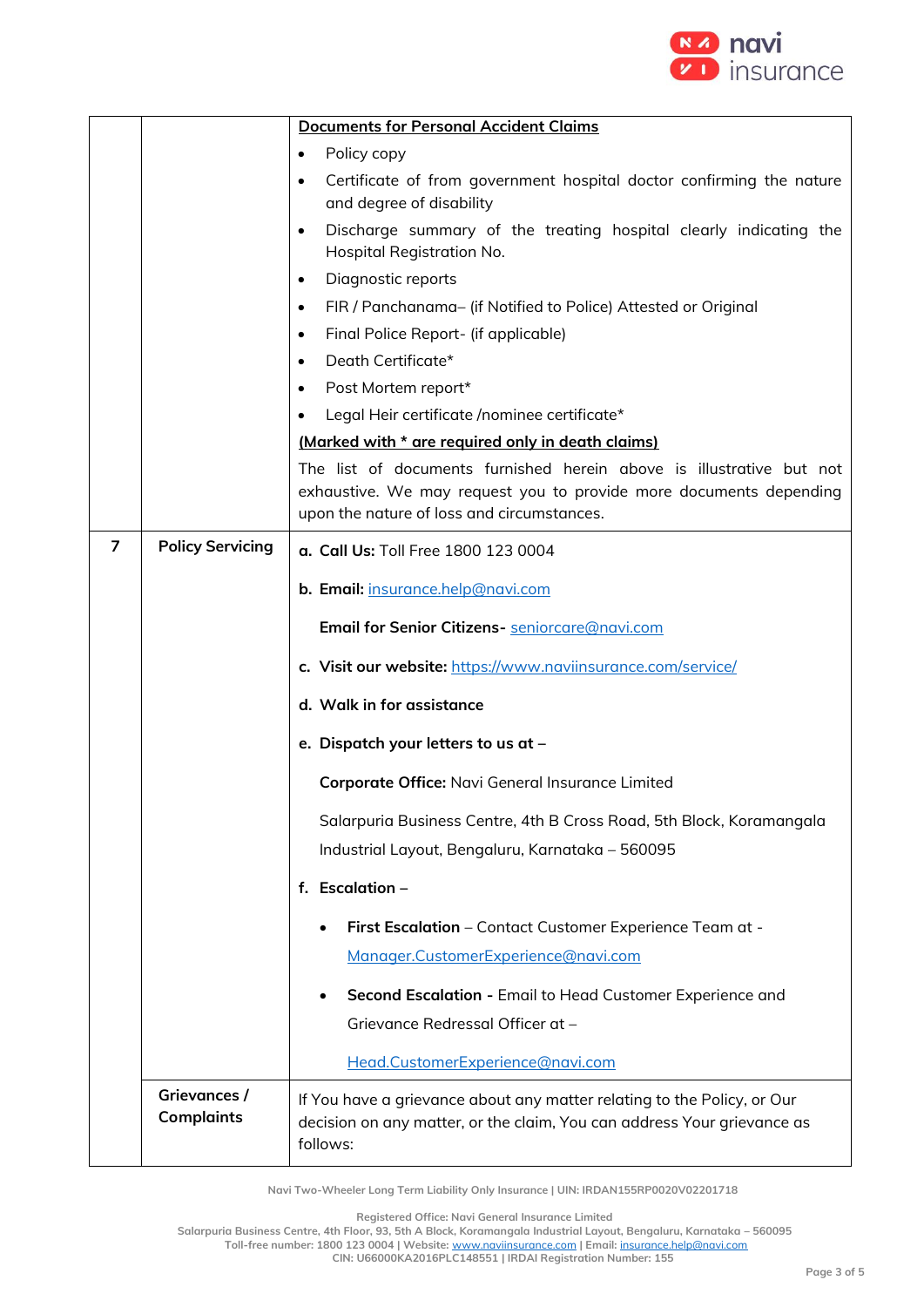

|   | 1. Our Grievance Redressal Officer |                                                                                                                                                                                                                                                                                                                                                                                                                                                                |
|---|------------------------------------|----------------------------------------------------------------------------------------------------------------------------------------------------------------------------------------------------------------------------------------------------------------------------------------------------------------------------------------------------------------------------------------------------------------------------------------------------------------|
|   |                                    | You can send Your grievance in writing by post or email to Our<br>Grievance Redressal Officer at the following address:                                                                                                                                                                                                                                                                                                                                        |
|   |                                    | <b>Navi General Insurance Limited</b>                                                                                                                                                                                                                                                                                                                                                                                                                          |
|   |                                    | Corporate Office: Salarpuria Business Centre, 4th B Cross Road,<br>5th Block, Koramangala Industrial Layout, Bengaluru, Karnataka -<br>560095                                                                                                                                                                                                                                                                                                                  |
|   |                                    | E-mail: gro@navi.com                                                                                                                                                                                                                                                                                                                                                                                                                                           |
|   |                                    | Toll free: 1800 123 0004                                                                                                                                                                                                                                                                                                                                                                                                                                       |
|   |                                    | 2. Consumer Affairs Department of IRDAI                                                                                                                                                                                                                                                                                                                                                                                                                        |
|   |                                    | In case it is not resolved within 15 days or if You are unhappy with<br>α.<br>the resolution You can approach the Grievance Redressal Cell of<br>the Consumer Affairs Department of IRDAI by calling Toll Free<br>Number 155255 (or) 1800 4254 732 or sending an e-mail to<br>complaints@irdai.gov.in. You can also make use of IRDAI's online<br>portal - Integrated Grievance Management System (IGMS) by<br>registering Your complaint at igms.irda.gov.in. |
|   |                                    | b. You can send a letter to IRDAI with Your complaint on a Complaint<br>Registration Form available by clicking here. You must fill and<br>send the Complaint Registration Form along with any documents<br>by post or courier to General Manager, Insurance Regulatory and<br>Development Authority of India                                                                                                                                                  |
|   |                                    | (IRDAI), Consumer Affairs Department - Grievance Redressal Cell,<br>Sy.No.115/1, Financial District, Nanakramguda, Gachibowli,<br>Hyderabad - 500032.                                                                                                                                                                                                                                                                                                          |
|   |                                    | You can visit the portal http://www.policyholder.gov.in for more<br>c.<br>details.                                                                                                                                                                                                                                                                                                                                                                             |
|   |                                    | 3. Insurance Ombudsman                                                                                                                                                                                                                                                                                                                                                                                                                                         |
|   |                                    | You can approach the Insurance Ombudsman depending on the<br>nature of grievance and financial implication, if any. Information<br>about Insurance Ombudsmen, their jurisdiction and powers is<br>available on the website of the Insurance Regulatory and<br>Development Authority of India (IRDAI) at www.irdai.gov.in, or of<br>the General Insurance Council at<br>www.generalinsurancecouncil.org.in, the Consumer Education                              |
|   |                                    | Website of the IRDAI at http://www.policyholder.gov.in, or from<br>any of Our Offices.                                                                                                                                                                                                                                                                                                                                                                         |
|   |                                    | Ombudsman and Addresses: Refer the below link:                                                                                                                                                                                                                                                                                                                                                                                                                 |
|   |                                    | http://ecoi.co.in/ombudsman.html                                                                                                                                                                                                                                                                                                                                                                                                                               |
| 9 | <b>Insured's Rights</b>            | Insured may renew the policy by paying the premium as and when policy is<br>due for renewal provided insurer has not declined renewal on grounds of                                                                                                                                                                                                                                                                                                            |

**Registered Office: Navi General Insurance Limited**

**Salarpuria Business Centre, 4th Floor, 93, 5th A Block, Koramangala Industrial Layout, Bengaluru, Karnataka – 560095**

**Toll-free number: 1800 123 0004 | Website:** [www.naviinsurance.com](http://www.naviinsurance.com/) **| Email:** [insurance.help@navi.com](mailto:insurance.help@navi.com)

**CIN: U66000KA2016PLC148551 | IRDAI Registration Number: 155**